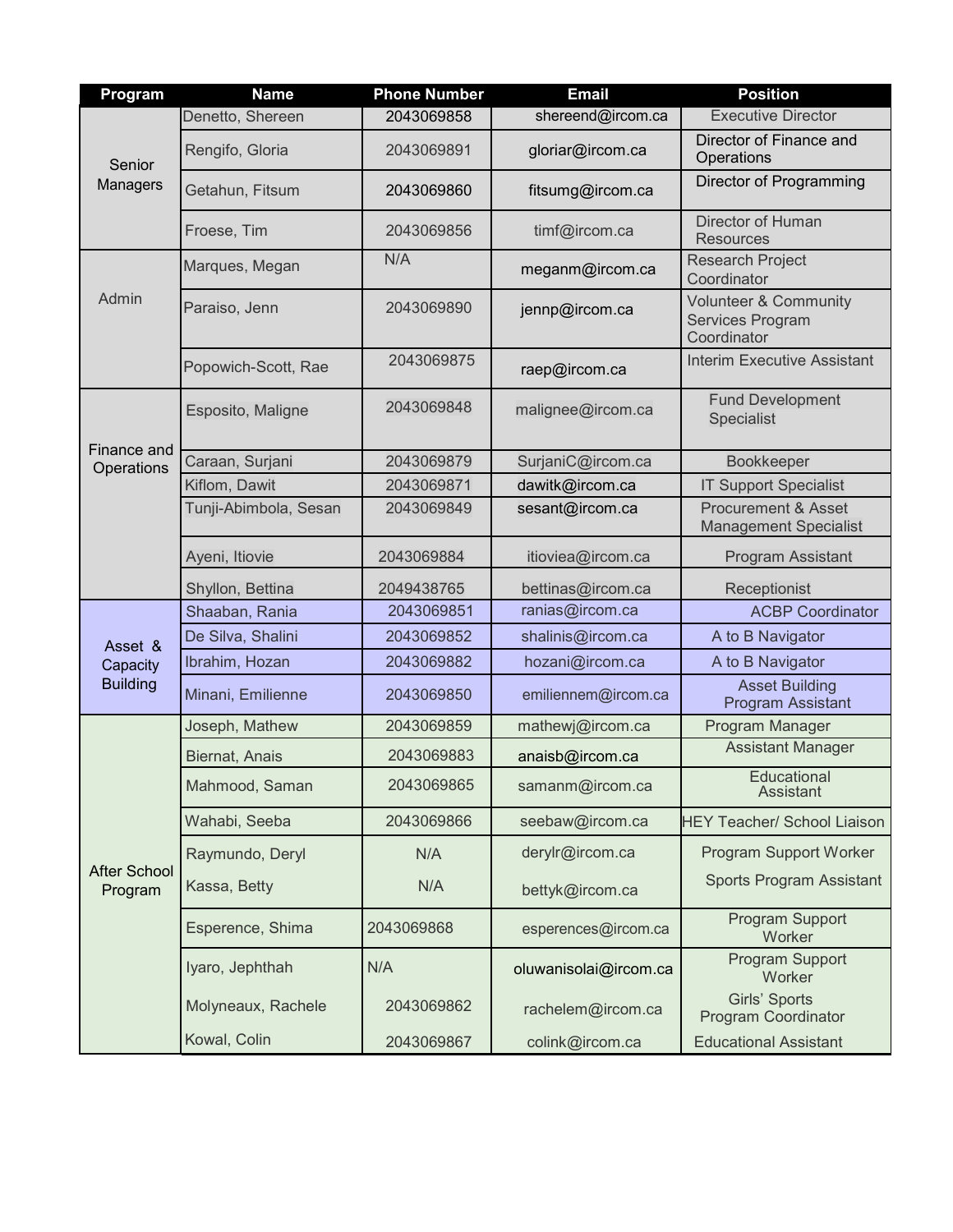| Community<br>Resource<br>Program                                                                           | Reimer, Carol                       | 2043069877 | carolr@ircom.ca                      | Program Manager                                      |
|------------------------------------------------------------------------------------------------------------|-------------------------------------|------------|--------------------------------------|------------------------------------------------------|
|                                                                                                            | Abdi Hassen, Luladei                | 2043069876 | luladeia@ircom.ca                    | Social Worker                                        |
|                                                                                                            | Ghebretnsae, Yafet                  | 2043069889 | yafetg@ircom.ca                      | <b>Social Worker</b>                                 |
|                                                                                                            | Ahmed, Abdirahman                   | 2043069881 | abdirahmana@ircom.ca                 | <b>Family Settlement</b><br>Coordinator              |
|                                                                                                            | Izuz, Letekidan                     | 2043069878 | letekidani@ircom.ca                  | <b>Life Skills Worker</b>                            |
|                                                                                                            | Sufi, Fatuma                        | 2043069861 | fatumas@ircom.ca                     | <b>ECD Hub Coordinator</b>                           |
|                                                                                                            | Mohamed, Mohamed                    | 2043069874 | mohamedm@ircom.ca                    | <b>Family Settlement</b><br>Coordinator              |
| <b>Facilities</b>                                                                                          | Adewuyi, Hakeem                     | 2049971557 | hakeema@ircom.ca                     | <b>Facilities Manager</b>                            |
|                                                                                                            | Andemichael, Henok                  | 2049976565 | Henoka@ircom.ca                      | <b>Building Supervisor - Ellen</b>                   |
|                                                                                                            | Woldetnsae, Isaias                  | 2047953799 | Isaiasw@ircom.ca                     | <b>Building Supervisor - Isabel</b>                  |
| Tenancy                                                                                                    | Valencia, Agnieszka                 | 2043069880 | agnieszkav@ircom.ca                  | <b>Tenancy Services Manager</b>                      |
| <b>Services</b>                                                                                            | Mariz, Lily                         | 2043069872 | ligiam@ircom.ca                      | <b>Housing Assistant</b>                             |
| <b>Newcomer</b><br>Literacy<br>Initiative,<br><b>Child Care</b><br>Program,<br>Common<br>Ground<br>Project | Sheldon, Irene                      | 2043069869 | irenes@ircom.ca                      | <b>Programs Manager</b>                              |
|                                                                                                            | Calisto, Carlos                     | 2043069883 | carlosc@ircom.ca                     | <b>ESL Teacher</b>                                   |
|                                                                                                            | Epp, Amber                          | 2043069887 | ambere@ircom.ca                      | <b>Lead ESL Teacher</b>                              |
|                                                                                                            | Gregory, Gerri<br>Ramoutar, Randall | 2043069870 | gerrig@ircom.ca<br>randallm@ircom.ca | <b>Child Care Assistant Manager</b><br><b>ECE II</b> |
|                                                                                                            | Dolynchuk, Jackie                   | 2043069886 | jackied@ircom.ca                     | <b>Common Ground Project</b><br><b>Assistant</b>     |